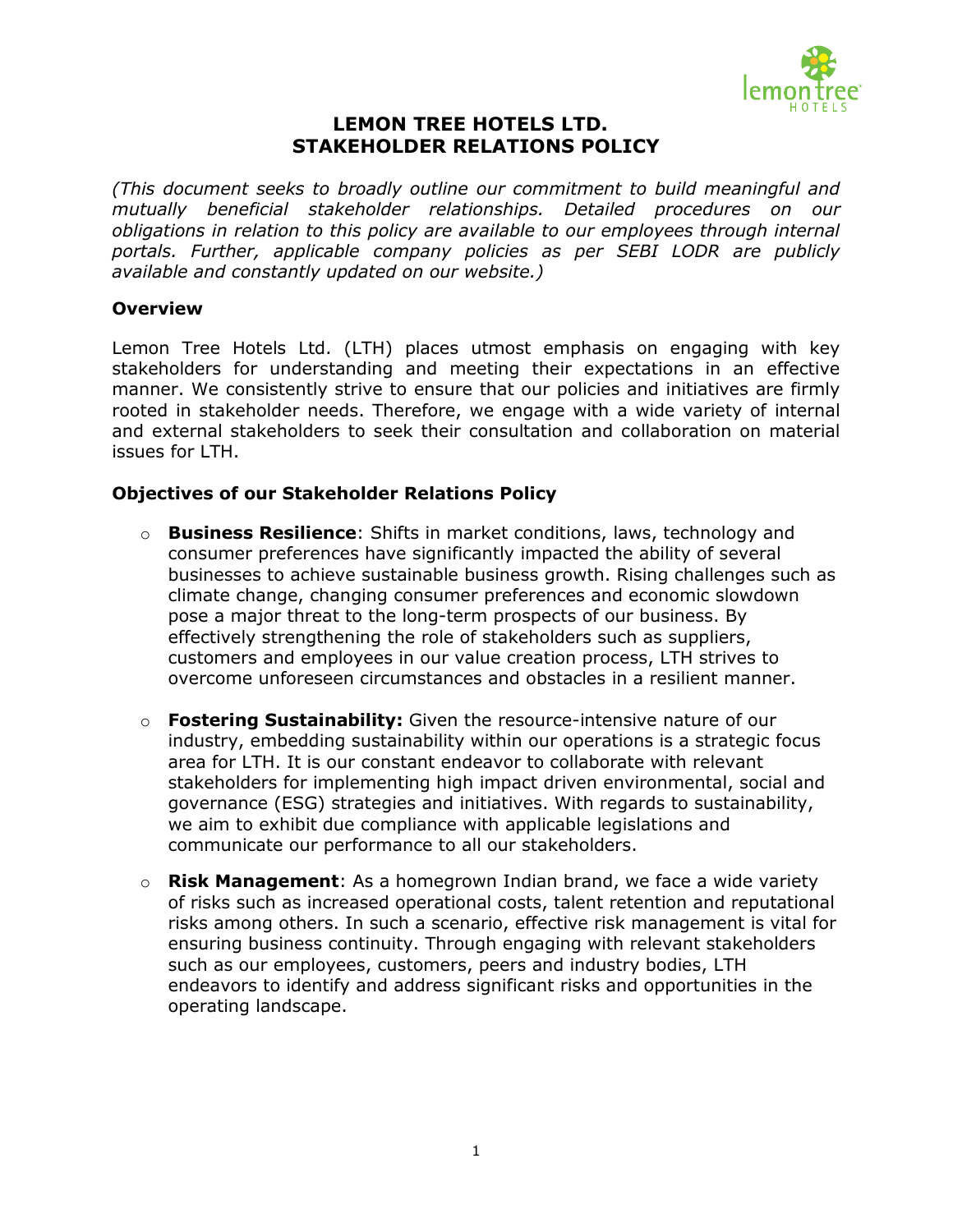

## **Our Commitment**

Guided by our corporate values and philosophy, we are strongly committed to building and maintaining long-term relationships with all our major internal and external stakeholders. Our Stakeholder Relations Policy outlines our policy commitments towards our unique stakeholder groups. These include:

| <b>Stakeholder</b><br><b>Category</b>                       | <b>Our Engagement and Communication Practices</b>                                                                                                                                                                                                                                                                                                                                                                                                                                                    |
|-------------------------------------------------------------|------------------------------------------------------------------------------------------------------------------------------------------------------------------------------------------------------------------------------------------------------------------------------------------------------------------------------------------------------------------------------------------------------------------------------------------------------------------------------------------------------|
| <b>Employees</b>                                            | We meaningfully engage with our employees with respect to<br>their well-being, capacity building, career growth<br>requirements along with addressing their grievances. Through<br>our various employee engagement mechanisms such as<br>internal town halls, engagement chats, etc., we consistently<br>strive to build a positive, enabling and inclusive work culture<br>for our employees.                                                                                                       |
| <b>Customers</b>                                            | It is our constant endeavor to seek direct and timely feedback<br>from our guests in order to curate superior customer<br>experiences for them. We have dedicated mechanisms such<br>as our loyalty program (Lemon Tree Smiles), Online<br>Relationship Management (ORM) platforms and other<br>communication channels that help us to record and monitor<br>consumer feedback effectively. We also receive direct<br>feedback through the Sales team who are constantly in touch<br>with customers. |
| <b>Government and</b><br><b>Regulatory</b><br><b>Bodies</b> | As a responsible company, we duly comply with all applicable<br>regulations that govern our business operations. We engage<br>with regulatory authorities through direct consultation as well<br>as industry associations. Supporting industry-oriented<br>initiatives and policies of the government is a major priority<br>for LTH.                                                                                                                                                                |
| <b>Shareholders and</b><br><b>Investors</b>                 | LTH is strongly committed towards maintaining an open and<br>transparent line of communication with shareholders and<br>investors. We periodically initiate a collaborative dialogue with<br>our shareholders by means of quarterly presentations,<br>investor meetings, etc. and seeking their valuable feedback.                                                                                                                                                                                   |
| <b>Owners and</b><br><b>Partners</b>                        | It is our constant endeavor to support our hotel owners and<br>partners who play an important role in fostering operational<br>efficiency of the properties under LTH. Through regular<br>discussions and bilateral meetings with them, we work<br>towards creating a shared legacy within the Indian Hotel<br>industry.                                                                                                                                                                             |